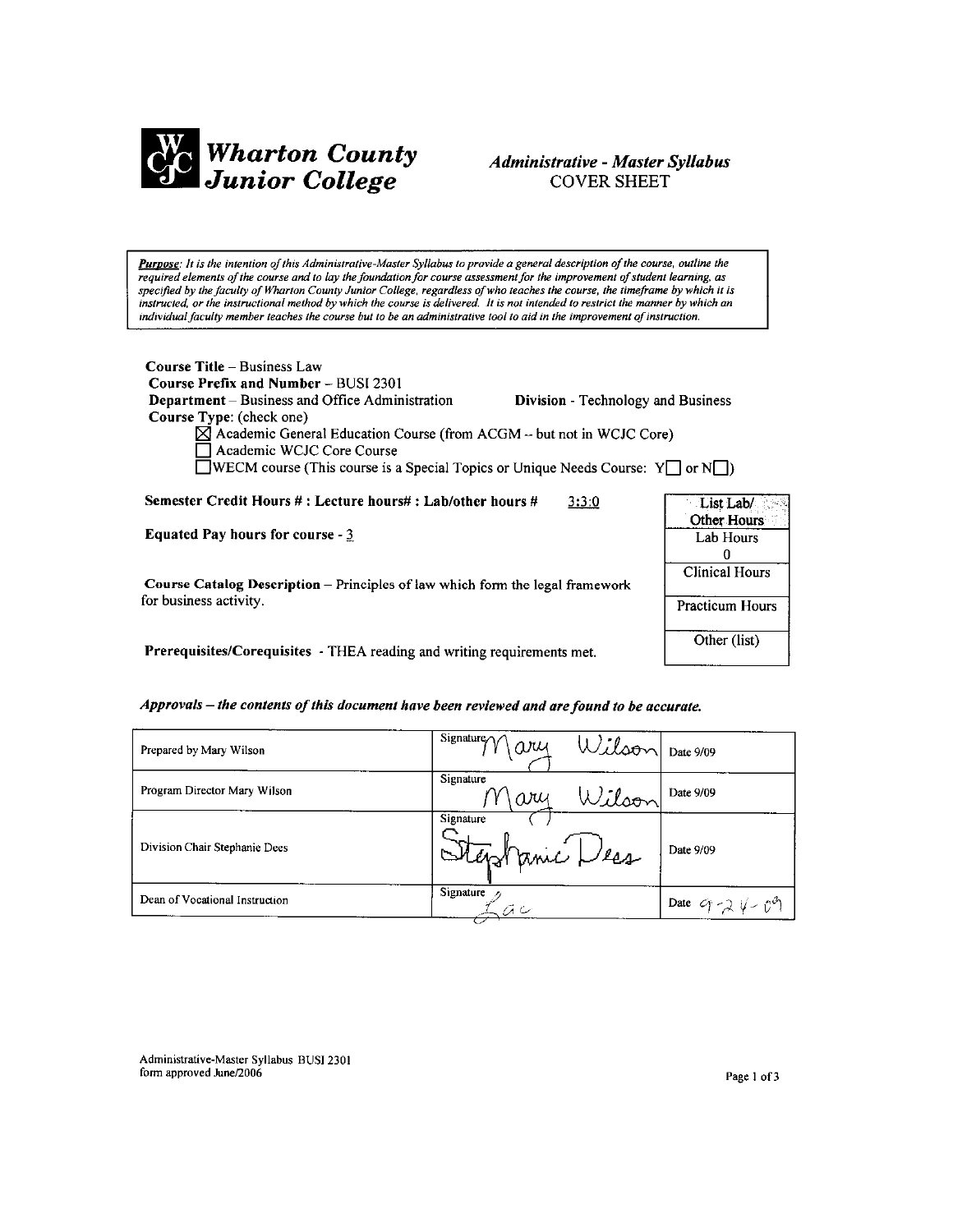



**I. Topical Outline** – Each offering of this course must include the following topics (be sure to include information regarding lab, practicum, clinical or other non lecture instruction):

*Upon successful completion of this course, the student will be able to:* 

The student will differentiate between the various kinds of contracts.

The student will discuss personal property, bailment, and insurance.

The student will demonstrate an understanding of how checking, the banking system, and emoney works. The student will define agency.

The student will discuss the various employment laws as related to business.

The student will state how to organize a sole proprietorship, partnership, and corporation.

The student will tell how property laws impact the business owner.

The student will explain sales and lease agreements.

The student will demonstrate knowledge of ethical behavior.

#### **II. Course Learning Outcomes**

| <b>Course Learning Outcome</b>       | <b>Method of Assessment</b>                                                                                        |  |
|--------------------------------------|--------------------------------------------------------------------------------------------------------------------|--|
| Identify the basics of business law. | Ninety percent of students will correctly answer at least<br>70% of the questions on a comprehensive written exam. |  |

### **III. Required Text(s), Optional Text(s) and/or Materials to be Supplied by Student.**

*Business Law Today – The Essentials*, Roger Miller and Gaylord Jentz, 8th edition, 2010, ISBN 978.032.459.574.1, Cengage Publishers.

A #2 pencil for completing Scantron forms when testing

Four (4) Scantron forms for completing the tests.

## **IV. Suggested Course Maximum** - 35

### **V. List any specific spatial or physical requirements beyond a typical classroom required to teach the course**.

A computer or data projector for the teacher to use when presenting some material throughout the course.

### **VI. Course Requirements/Grading System – Describe any course specific requirements such as research papers or reading assignments and the generalized grading format for the course**

- 65% Three Unit Exams
- 25% Assignments, pop quizzes, and class participation
- 10% Comprehensive Final Exam